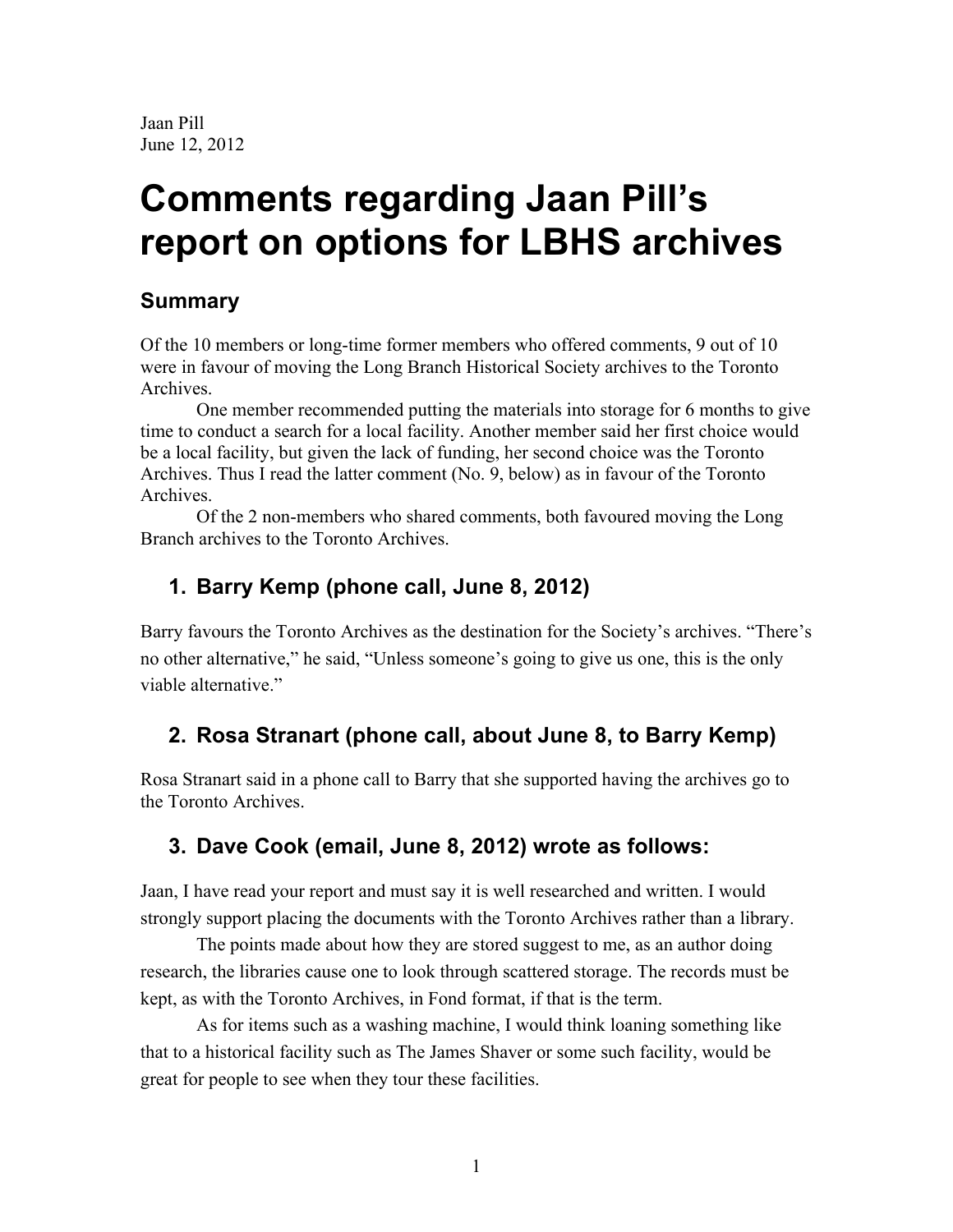Both the Toronto Archives and the Toronto Library system will be around for a very long time. The decision therefore, is which provides the best format for people wishing to research the information.

Unlike private holding of records, the government run facilities such as the library and archives, provides the best storage conditions for the records ensuring their preservation.

I can't tell you how many times I have heard people say lets just keep them with our members, in their homes or garages. The problem doing that is numerous. What happens when the keeper passes and his offspring throw them out when doing a clean out? I have actually seen that happen here in Mississauga. What about lack of environmental suitable storage in someone's basement?

Too many "ifs" involved when we want to "own" and "store" ourselves.

Jaan, I vote to turn the entire documented collection over to The Toronto Archives.

#### **4. Bernice Law (phone call, June 9, 2012)**

In terms of preservation, Bernice Law said, the archives now at the community centre should go to the Toronto Archives.

"I can understand," she said, "that people don't want to give it up, but the reason that the material has been donated in the first place has been in order to preserve it."

She added that it would be inconvenient for people from Long Branch to go to the Toronto Archives at 255 Spadina Road. She said it would be fortunate if the Toronto Archives would find a way to make mat3erial available in some way to local people.

#### **5. Malcolm Archer (email, June 10, 2012)**

Hi Jaan:

I think it is a "no brainer"; the Toronto Archives seems to be the best home, providing we have reasonable access.

#### **6. Steve Green (phone call, June 9, 2012)**

Steve Green suggested that the Society ask for donations from members to enable the archives to go into storage. He said he would contribute to such a fund.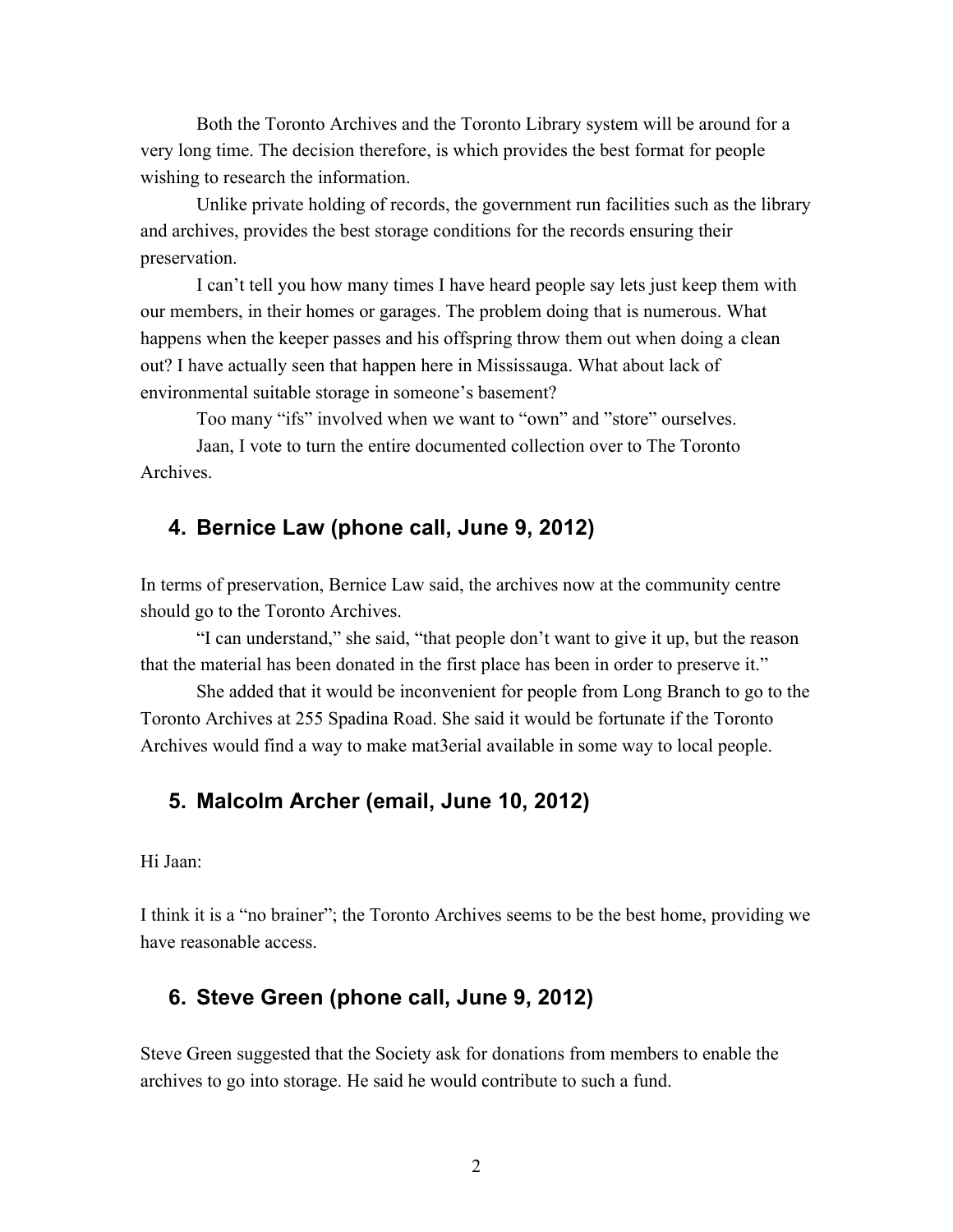"Don't rush into it," he suggested. He said that over a period of six months, the Society would have the opportunity to ask around.

He suggested trying to get an article in The Etobicoke Guardian: Maybe a corporate sponsor would step in and provide a space.

#### **7. Bert Crandall (email, June 11, 2012) wrote as follows:**

After all my research into the community of Long Branch's history I would like to see the collection housed in an archival environment rather than the Toronto Public Library, or warehoused away in a church basement, or community centre.

As you've discovered in your research, it's best to keep the collection as it is in an archival "fond" rather than break it up into discrete parts as it would be in a library, or in some other environment.

Large archives like Toronto, Ontario and Canada's National Archives have controlled atmospheres to prevent deterioration of paper. They also have the funding to provide a digital copy of the original archive you give them. As well, they give the archive a detailed description of the items found in the fond. The Toronto Archives is available on line. If you have internet access at home you are able to search their data base from the comfort of your home.

By storing these archives in spare spaces of offices, community centres, schools, or churches, you run the risk of losing these archives from theft, flood or fire. Storing them in one of Toronto's historical houses, such as the Campbell House, Montgomery's Inn or Spadina House isn't an option either. These institutions are under threat of closure due to budget restraints, and will be under threat of closure as long as the current Mayor of Toronto is running the City of Toronto. As well, there is no public access to these documents on line and very little personal access to them if the place you store them at has limited hours of access.

The threads of Long Branch history at the Toronto Archives make housing the Long Branch Archives the perfect place to store your archives. For instance, Toronto Archives holds the Assessment Rolls of Long Branch from 1851 to current year. This is an invaluable resource for any researcher. To date most of the  $19<sup>th</sup>$  and early  $20<sup>th</sup>$  century Assessment Rolls for Long Branch may be seen in their original ledger books.

Your report gives information that Toronto Archives is far behind in processing archival gifts from various resources. I found that to be true when I first started my historical research in 2002. From amalgamation in 1998 it took this organization many years to complete the cataloguing of all the documents they received from the many cities, comprising Metropolitan Toronto. However, perhaps they are in a better position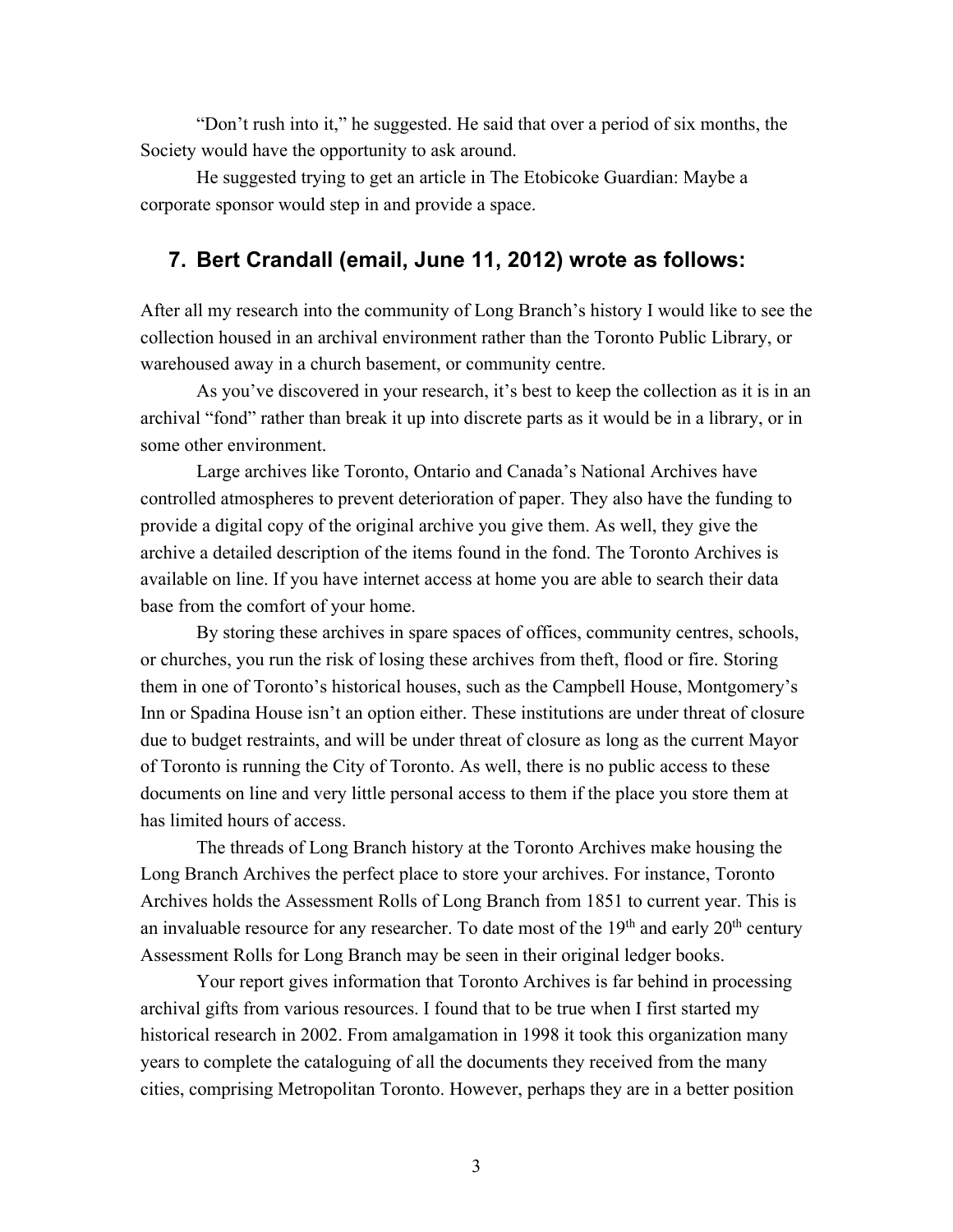today, fourteen years after amalgamation. In the long run Toronto Archives is the best Archives for the Long Branch archival collection.

The Ontario Archives once in downtown Toronto at Grenville and Elizabeth streets has moved into a new building at York University. Eventually it will be on the new subway line from Toronto to Pearson Airport. This archives is also an invaluable resource for late 18<sup>th</sup> century and 19<sup>th</sup> century history of Upper Canada. However, since it moved to York University I've not been able to get there again.

The National Archives in Ottawa has been an invaluable resource as well. Most often pictures of the Long Branch Resort are found at this resource. The National Archives photograph collections are housed off site in a new building in Gatineau, Quebec.

A National Archives staff person will accompany you by taxi and pay for your taxi ride to Gatineau and return to Ottawa's main National Archives building.

The Ontario Land Registry Office in the Atrium on Bay Street is an interesting place to find who owned what properties in Long Branch as far back as 1806. But, historical research at this resource is not paramount to this organization. For instance land development plans are sometimes missing from their files, as are files for specific properties in certain years. Most of their original ledgers for the transfer of property are now housed off site, although they have been microfilmed. However the microfilms are in some cases almost unreadable for early land transactions, mainly because the ink has faded with time, and the equipment used to microfilm theses records didn't have ways to enhance the print on the original record.

As well, there is few staff to help you find what you want. Their finding tools and digitization of documents are in my estimation woefully lacking. But this isn't their primary mandate.

Thus I support you giving your archives to Toronto Archives on Spadina Road. The site is easily accessed via the TTC, and there is most often adequate public parking on site, unless there is some event underway at the Archives. As Long Branch today is a community in the city of Toronto, I believe this is the best home for your collection of materials.

Unfortunately, museum pieces can't be housed at the Archives and finding homes for them will be a challenge. In Rochester, New York, there is a wonderful museum of household items dating back to the late nineteenth century, with its strength in the first half of the twentieth century. You walk out of that museum with a smile on your face and nodding your head at some of the most bizarre items manufactured for households in the last century.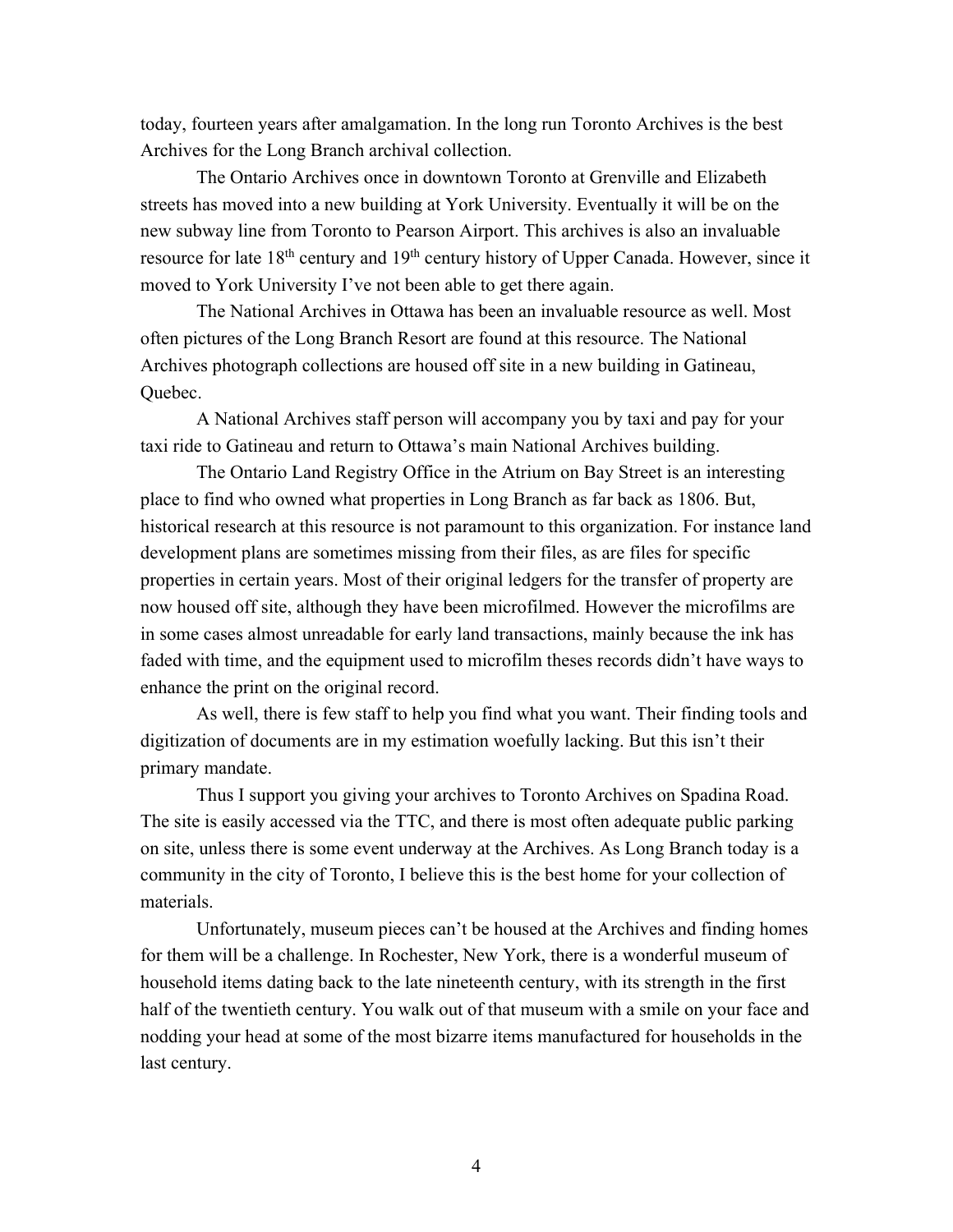Best wishes in finding a consensus for a permanent home for the Long Branch Archives.

#### **8. Natalie Lisowiec (email, June 12, 2012)**

I think that to move the Long Branch Historical society archives to a facility such as the Toronto Archives is the way to go. This would ensure that the archival material will be properly stored and catalogued to make it easier for research purposes. I personally would have liked to see it housed more locally, but this has been going on for years and that does not seem to be a viable solution.

That would be wonderful to have copies and as I said there are sometimes numerous copies of the same agenda or minutes of the meetings etc. so these could be put in the local library and no trees would be sacrificed for those copies.

Am planning to attend tonight so will see you there. I have been trying to have this issue looked at for a number of years now and somehow either the society was not in agreement and other factors. It seems now that the stars have lined up for this to happen. Thank you for taking on the job and it is also your involvement that has made this happen in a constructive way.

#### **9. May Jolliffe (personal communication, June 12, 2012) said:**

My first choice would be to have it in a secure, climate-controlled local facility, accessible to the public. Unless there was a substantial amount of funding available in the near future, this would not be a feasible option. My second choice is the Toronto Archives, because it's important for people's family and community records to be kept together (the fonds approach).

### **10. Carol Milroy (June 12, 2012)**

I agree that at the end of the day the Toronto Archives are the best place to move these items. We could take pictures of everything prior to moving them to the archives. This way we can have our own catalogue should it take the archives some time before they have the items ready for access on line or display. This would also assure anyone who donates items where the item is going and that they will be cared for by professionals.

I had previously suggested that we could have a donation photo opportunity at our general meetings where a donor would be photographed with members of LBHS when donating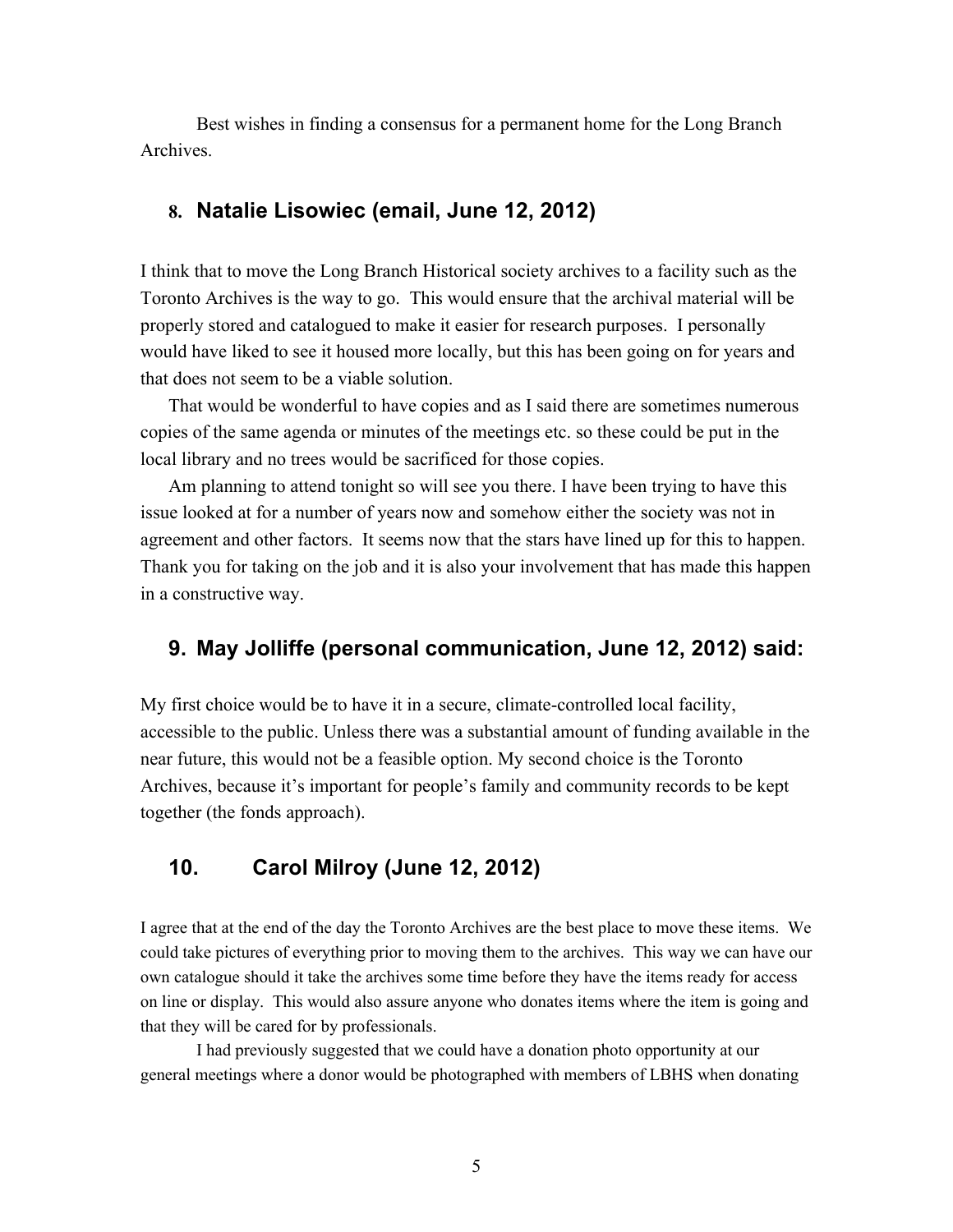the item(s) thus making some more Long Branch History…'the day that so and so donated their item to the Long Branch Historical Society'.

We could even send a photo of the donation ceremony along with the item when it goes to the archives. Also a copy of this photo could be sent to the donor with a letter thanking them on behalf of the LBHS and the Toronto Archives. Perhaps the archives might have a fund, grant etc. to help the neighbourhood historical society with any costs associated with donations of items or even advertisements i.e. in the Etobicoke Guardian soliciting historical items to the LBHS.

Thank you for all your time and effort in this matter!!!

# **11. Daryl Pantel (email, June 12, 2012)**

Thanks for sending this out, Jaan Daryl's [reference is to draft of report about comments received to date]. I, too, believe that the Toronto Archives is the best way to go, even if they have a backlog. This guarantees that the documents are housed properly and eventually will become available to anyone who is interested.

\*

# **We've also received comments from interested persons who are not members of the Society:**

# **12. Paul Sharkey, City of Toronto Archives (June 11, 2012)**

Paul Sharkey notes that his comments are as an individual, and do not represent the opinions of the City of Toronto or the City of Toronto Archives.

In an email, he shared the following comments:

A very interesting article. As an employee of the City of Toronto Archives, I would, of course, recommend that for the continued preservation of the records of the Long Branch Historical Society, and the guaranteed access to its records, your Society's documents would be best suited to reside in the Archives.

For an incomplete list of other local societies who have donated their records to us, follow this link:

http://www.toronto.ca/archives/description\_subject\_headings.htm#neighbourhoods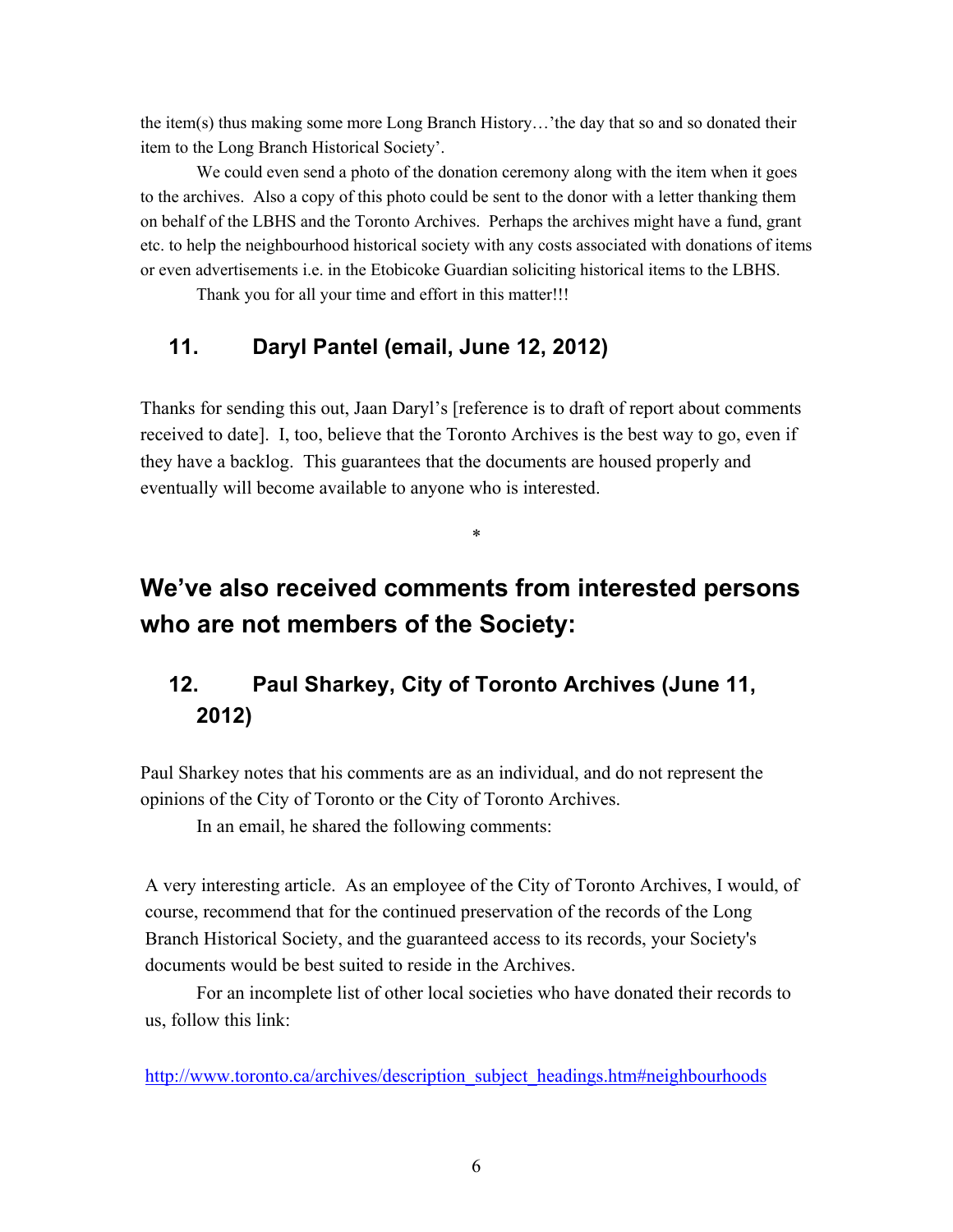I understand that ownership of the records is a big concern for your members. Ownership and preservation are sometimes difficult bedfellows. I do hope your membership comes to a satisfactory conclusion for the long term preservation and accessibility of the records.

#### **Neighbourhood fonds now in place at Toronto Archives**

From the above-noted link, below is an incomplete list of **Neighbourhood Fonds** currently in place at the Toronto Archives. It may be noted that some fonds related to Long Branch, New Toronto, and Mimico have been created in previous years:

#### **Neighbourhoods**

Fonds 20; Howard Walker fonds - 1961-1973

Fonds 27; Rochdale Community Forum fonds - 1974-1977

Fonds 55; Thorncrest Homes Association Inc. fonds - 1944-1994

Fonds 85; William Abbot Parsons fonds - 1874-1985, predominant 1885-1917

Fonds 87; Blair Ripley fonds - 1913-1915

Fonds 91; Keith Miller Collection : Wychwood Park Archives - 1860 - 1995

Fonds 97; Frank Longstaff fonds - 1947-1975

Fonds 104; Wychwood Park Trust fonds - [189-]-2000

Fonds 114; James Pears family fonds - 1867-1999

Fonds 116; Drumsnab collection - [ca. 1796-2002]

Fonds 119; South Rosedale Ratepayers' Association fonds - 1960-2002

Fonds 120; 1st Willowdale Scouts and Rovers fonds - 1924-1960

Fonds 128; Albert Fulton fonds : Wychwood Park Archives - 1868-2008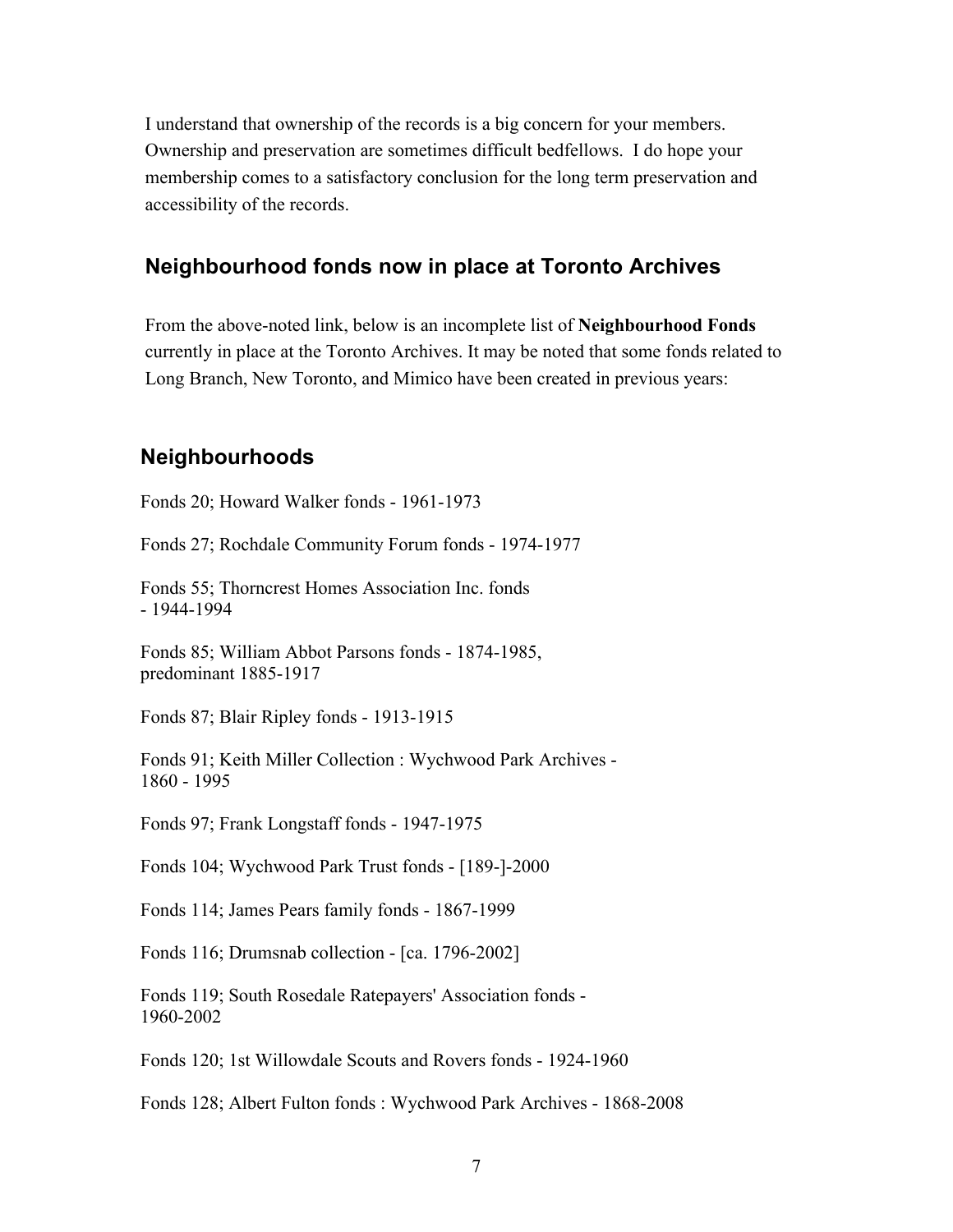- Fonds 201; Village of Yorkville fonds 1853-1883
- Fonds 202; Town of Parkdale fonds 1879-1889
- Fonds 203; Village of Brockton fonds 1881-1888
- Fonds 204; Town of East Toronto fonds 1888-1909
- Fonds 205; City of West Toronto fonds 1888-1910
- Fonds 206; Town of North Toronto fonds 1889-1913, 1942
- Fonds 207; Village of Forest Hill fonds 1924-1966
- Fonds 208; Village of Swansea fonds 1926-1966
- Fonds 210; Town of Leaside fonds 1913-1966
- Fonds 212; Town of Weston fonds 1882-1966
- Fonds 214; Town of Mimico fonds 1911-1966
- Fonds 215; Town of New Toronto fonds 1913-1966
- Fonds 216; Village of Long Branch fonds 1915-1966
- Fonds 230; Marie Cerny papers 1983-1990
- Fonds 240; Marcus Schubert fonds 2000
- Fonds 241; Morry Smith fonds 1968-1997
- Fonds 252; York Mills Ratepayers' Association fonds 1953-2003
- Fonds 296; Barbara Millar fonds 1961-1997

Fonds 297; Parkdale houses and streets - [1972 or 1973], [ca. 1980], 1990-1991

Fonds 1006; Confederation of Resident and Ratepayer Associations (CORRA) fonds - 1969-1988

Fonds 1014; Toronto Association of Neighbourhood Services fonds - 1918-1975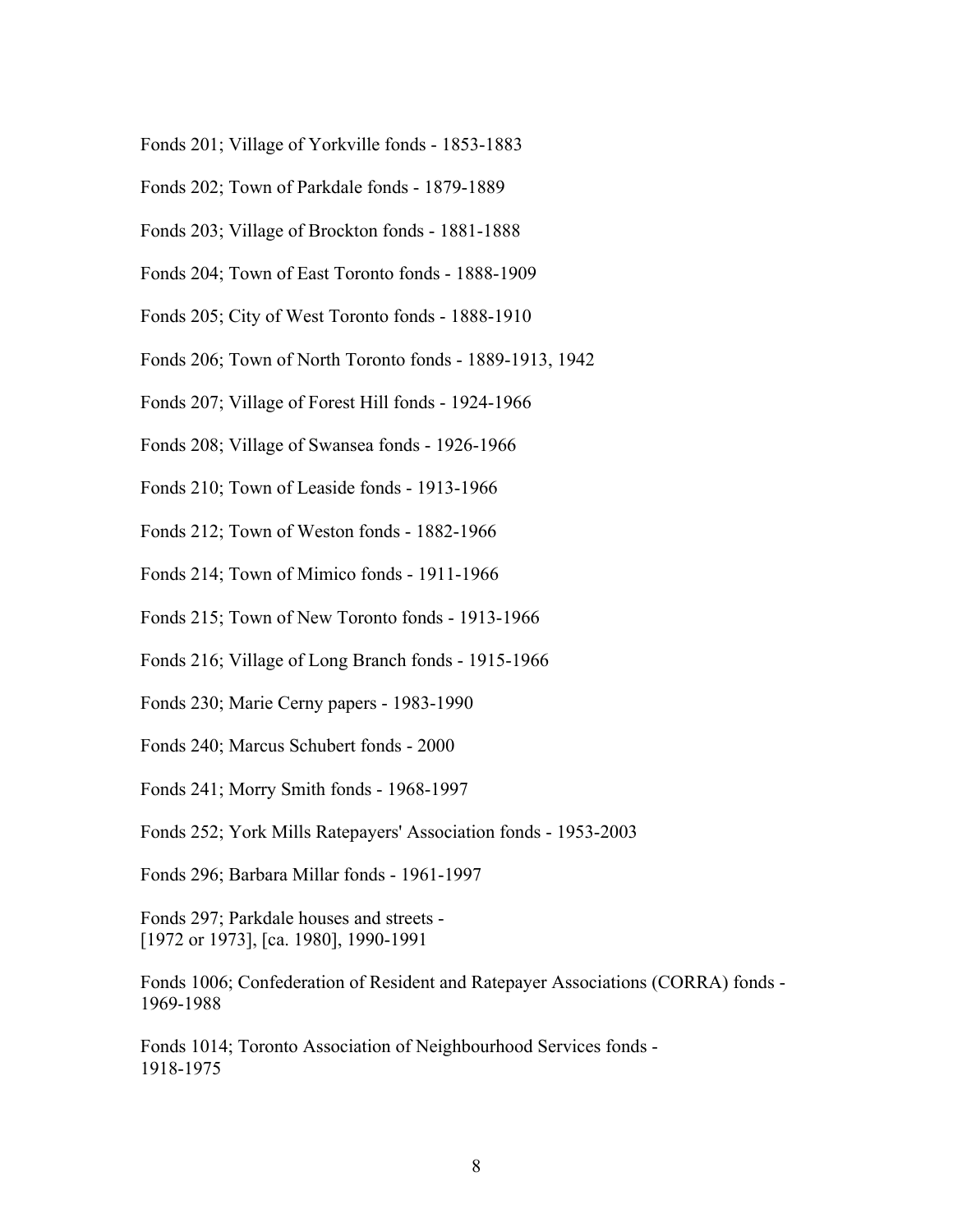Fonds 1016; West Island Drive Ratepayers Association fonds - 1935-1939, predominant 1937-1939

Fonds 1026; Downtown Action fonds - 1951-1979, predominant 1971-1979

Fonds 1047; Toronto Island Archives fonds - 1916-1982, predominant 1950-1980

Fonds 1049; R. S. Pennefather fonds - 1973-1976

Fonds 1051; Toronto Island Residents Association fonds ca. 1960-1982, predominant 1970-1980

Fonds 1052; Deer Park Residents' Association fonds - 1952-1970

Fonds 1054; David Amer fonds - 1920-1982

Fonds 1055; Cottingham Square Community Association fonds - 1959-1980

Fonds 1062; North Jarvis Community Association fonds - 1971-1979 Fonds 1063; Toronto Island Inquiry fonds - 1980

Fonds 1073; Swansea Area Ratepayers' Association fonds - [196-]-2007

Fonds 1109; James E. Goad fonds - 1890-1912

Fonds 1113; Ramsden Park Committee - 1971

Fonds 1280; Robert Sward fonds - 1912-1984, predominant 1965-1984

Fonds 1292; Theatre Block fonds - 1988-1989

Fonds 1338; Thomas Helliwell family fonds - 1841-1876

Fonds 1571; South Eglinton Ratepayers Association fonds - 1964-1987

Fonds 1590; John "Black Jack" Robinson fonds - 189-

Fonds 1597; Hillcrest Ratepayers Association fonds - 1962-1972

Fonds 1664; Robert Burley fonds - 1991